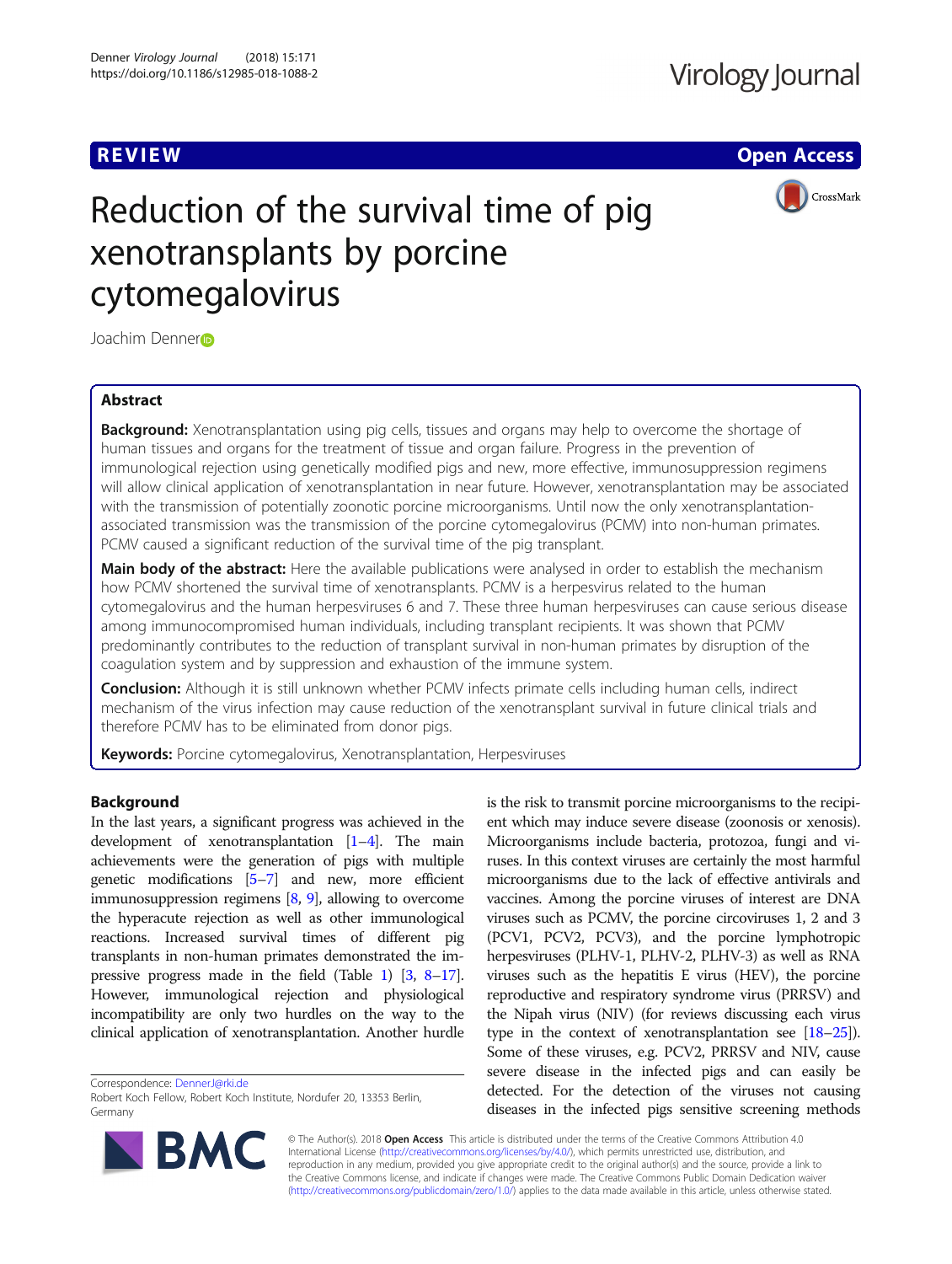<span id="page-1-0"></span>Table 1 Survival time of different porcine xenotransplants in non-human primates

| Pig transplant      | Longest survival<br>time (days) | Reference                                                                                     |
|---------------------|---------------------------------|-----------------------------------------------------------------------------------------------|
| Islet cells         | 950                             | Shin et al., [10]                                                                             |
| Hearts, heterotopic | 945                             | Mohiuddin et al., [8]                                                                         |
| Hearts, orthotopic  | 57                              | Byrne et al., [11]                                                                            |
| Kidney              | 499                             | Higginbotham et al., [9],<br>Iwase et al., [12, 13],<br>Wang et al., [3],<br>Kim et al., [17] |
| <b>Neurones</b>     | 549                             | Badin et al., [14]                                                                            |
| Cornea              | 511                             | Kim et al., [15]                                                                              |
| I iver              | 29                              | Wang et al., [3]                                                                              |
| Lung                | 10                              | Watanabe et al., [16]                                                                         |

are required. Among the viruses with potential zoonotic potential are also the porcine endogenous retroviruses (PERVs) which are integrated in the genome of all pigs and which - in contrast to all other porcine viruses, bacteria and fungi - cannot be eliminated by selection of negative animals, vaccination, treatment, early weaning, colostrum deprivation, Caesarean delivery or embryo transfer [\[26](#page-5-0)]. This manuscript will concentrate on the mechanism how PCMV contributes to the reduction of transplant survival.

## Main text

# Risk evaluation of some porcine viruses

Viruses affecting the health of the donor pigs will harm the transplant and have to be eliminated. For some of these viruses effective vaccines exist, which prevent the infection or at least the outbreak of the disease. More difficult is the situation with viruses not affecting the health of the donor pigs. With two exceptions we do not know whether transmission of these viruses will harm the transplant recipient. On exception is HEV. It was shown that HEV can be transmitted to humans by undercooked meat or contact and that infection of immune-compromised humans leads to a chronic HEV infection, whereas infection of individuals with pre-existing liver disease may be fatal [\[20](#page-5-0), [21\]](#page-5-0). There are no licensed vaccines or effective antivirals against HEV. The other, more important exception, is PCMV, which will be discussed in the next chapter.

The risk posed by PERV is difficult to evaluate. Retroviruses are known to induce tumours and / or immunodeficiency in the infected individuals. Until now, no transmission of PERV was observed in numerous pig to non-human primate xenotransplantations and in first clinical trials in humans [\[26,](#page-5-0) [27\]](#page-5-0). If recent reports, demonstrating inactivation of all PERVs in pig cells [\[28\]](#page-5-0) and in live animals [\[29](#page-5-0)] by gene editing using clustered regularly interspaced short palindromic repeats/ CRISPR associated (CRISPR/Cas), can be confirmed, the risk posed by PERV will be eliminated [\[30](#page-5-0)].

#### Special case: PCMV

PCMV is an enveloped DNA virus belonging to the family Herpesviridae, subfamily Betaherpesvirinae, genus Roseolovirus [[31](#page-5-0)]. PCMV is found in the tissues throughout the body including the nose of infected newborn piglets where it causes rhinitis and conjunctivitis. Most infections are sub-clinical, clinical disease is rare [\[32](#page-5-0)]. Clinical signs are only seen if PCMV infects a sow for the first time when she is late in pregnancy. Foetal deaths, mummified foetuses, stillbirths, and weak piglets are observed. The virus is shed in discharges from the nose and eyes, urine and farrowing fluids, it is also transmitted via the boar through semen and crosses the placenta to infect piglets before birth [[32](#page-5-0)–[34](#page-5-0)].

Despite the similar name, PCMV is more closely related with human herpesvirus-6 (HHV-6) and HHV-7, which are also Roseoloviruses, but not so closely with the human cytomegalovirus (HCMV), also called HHV-5 [\[31,](#page-5-0) [35,](#page-5-0) [36](#page-5-0)]. HCMV is the cause of disease in the human fetus, the allograft recipient, AIDS patient, those admitted to intensive care units, and in the elderly [[37](#page-5-0)]. HCMV is the single most important infectious agent affecting recipients of organ transplants, with at least two-thirds of these patients having CMV infection after transplantation [[38](#page-5-0)]. During solid organ transplantation, seropositive donors frequently transmit HCMV to seronegative recipients (primary infection) [[38](#page-5-0), [39\]](#page-5-0). Primary infection has the greatest clinical impact. In addition, during allotransplantation HCMV may be re-activated by the allo-immune responses and by the immunosuppression in the HCMV-positive recipient [\[40\]](#page-5-0). Finally, superinfections have been described [[38](#page-5-0)]. Pneumonia induced by HCMV is most common after lung and heart/lung transplantations in humans [[41](#page-5-0), [42\]](#page-5-0), however, the spectrum of CMV pneumonia has changed with the introduction of routine antiviral prophylaxis [\[43](#page-5-0)–[45](#page-5-0)]. Consumptive coagulopathy (CC) and thrombotic microangiopathy have been described in disseminated HCMV infection in humans [[43](#page-5-0), [44](#page-5-0)]. The thrombotic microangiopathy can be treated by ganciclovir. HCMV produces overt disease only if the viral load increases to high levels. Due to a robust immune response the infected individual usually remains asymptomatic. However, this permanent control of HCMV impairs the immune system and leads to immunosuppression [[37](#page-5-0)]. HCMV carry in its genome the viral gene UL111A, which encodes a viral IL-10 which is homoloque to the cellular IL-10, a well-known immunosuppressive cytokine [[45](#page-5-0)]. This protein is also expressed in healthy HCMV-positive donors and may play a key role in sensing or modifying the host environment during latency [\[46](#page-5-0)].

As mentioned, the human roseoloviruses HHV-6A, HHV-6B and HHV-7 are more closely related with PCMV, even cross-reacting antibodies have been observed in humans [[47](#page-5-0)]. HHV-6A, HHV-6B and HHV-7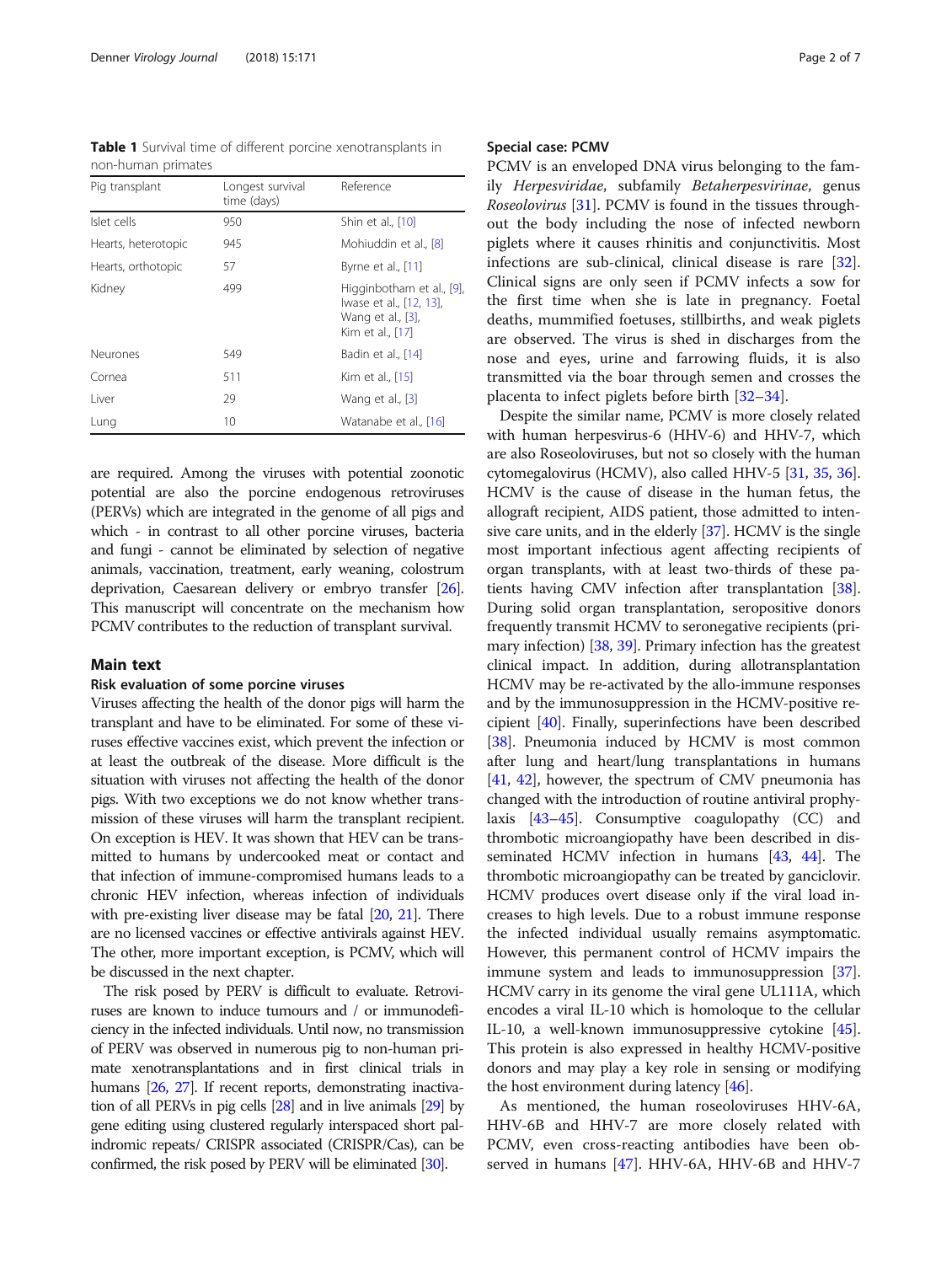are widely distributed in the human population. Like other herpesviruses, these viruses cause acute infection, establish latency, and in the case of HHV-6A and HHV-6B, whole virus can integrate into the host chromosome [[48](#page-5-0)]. Primary infection with HHV-6B occurs in nearly all children and was first linked to the clinical syndrome roseola infantum. However, roseolovirus infection results in a spectrum of clinical disease, ranging from asymptomatic infection to acute febrile illnesses with severe neurologic complications. Generally, reactivation of roseoloviruses has been associated with various clinical syndromes including fever, encephalitis, pneumonitis, hepatitis, bone marrow suppression, and a graft versus host disease (GVHD)-like rash, however co-infection with other viruses including HCMV cannot be excluded [\[49\]](#page-5-0). HHV-6 and HHV-7 are together with HCMV common infections in transplant recipients and have been clearly associated with early transplant rejection [\[38,](#page-5-0) [50](#page-5-0)–[53\]](#page-6-0).

# Reduction of transplant survival time in non-human primates by PCMV

PCMV is the first virus with proven pathogenicity in xenotransplantation. In numerous preclinical trials transplanting pig organs into non-human primates, a significant reduction of the survival time was observed (Table [2](#page-3-0)) [[54](#page-6-0)–[60](#page-6-0)]. Transplantation of PCMV-positive thymokidneys into baboons resulted in an increased PCMV titre, hematuria, systemic coagulopathy and a reduced survival time of the pig xenotransplant [\[54](#page-6-0)].

Transplanting pig kidneys into baboons, the first kidney coming from a PCMV-positive animal failed after 13 days and a second kidney from a PCMV-negative animal was transplanted after excision of the first kidney. The second transplant survived for 60 days without hemorrhagic changes, clearly demonstrating the PCMV infection was the reason of the short survival time of the first transplant [\[58\]](#page-6-0).

Transmission of PCMV was also observed in orthotopic pig heart transplantations in baboons [\[61](#page-6-0), [62](#page-6-0)]. PCMV-positive cells were found disseminated in the baboon recipient, it seemed likely that these are PCMV-infected pig cells [[63](#page-6-0)]. The influence on the survival time in this setting is still unclear. In this case, replication in the xenotransplant, the pig heart, should be sufficient to generate a high virus load in the blood of the baboon.

## Are herpesviruses species-specific?

At present it is still unclear, whether PCMV can infect human and non-human primate cells. There is one report showing infection of human cells [[64](#page-6-0)] and another not showing infection [\[65\]](#page-6-0). Ever since their first isolation, cytomegaloviruses have been recognized as being highly species specific, replicating only in cells of their own or a closely related host species, while cells of phylogenetically more distant hosts are usually not permissive for viral replication. For instance, HCMV replicates in human and chimpanzee fibroblasts but not in rodent cells, and murine cytomegalovirus (MCMV) replicates in cells of mice and rats but not in primate cells [[66\]](#page-6-0). However, MCMV can be adapted stepwise to mutate and replicate in cultured human cells [\[66\]](#page-6-0). Because a single gene of the HCMV encoding a mitochondrial inhibitor of apoptosis is sufficient to allow MCMV replication in human cells, induction of apoptosis was thought to serve as an innate immune defence to inhibit cross-species infections of rodent CMVs [[67](#page-6-0)]. MCMV is also thought to be a species-specific virus, however a recombinant MCMV entered and expressed reporter genes in both rat and human brain cells [\[68\]](#page-6-0). These data show that under certain conditions cytomegaloviruses may mutate and replicate in other species. In the case of the mutated MCMV able to replicate in human cells only a limited number of mutations was detected [[66\]](#page-6-0). When analysing PCMV in baboons which received a PCMV-infected pig heart, low numbers of PCMV-positive cells were found in all organs of the baboon, suggesting that disseminated pig cells produce the virus found in the blood [\[63](#page-6-0)].

Another example for transspecies transmission of a herpesvirus is the baboon cytomegalovirus (BaCMV). This virus was shown to infect human cell in vitro [\[69](#page-6-0)]. Furthermore, BaCMV was found in a human recipient after transplantation of a baboon liver and BaCMV able to replicate on human cells was isolated from the patient [[70\]](#page-6-0). Meanwhile it was also shown that HCMV infects pig cells [[71\]](#page-6-0).

# Possible mechanisms how PCMV causes reduction of the transplant survival time

Since several reviews concerning the role of PCMV in xenotransplantation have been published [[18](#page-5-0), [19](#page-5-0), [22](#page-5-0), [72](#page-6-0)], here mainly the mechanisms leading to a reduced survival will be put into focus and analysed in more details (see Table [2](#page-3-0)). There are two main mechanisms: First, the influence on the coagulation system, and, second, the influence on the immune system of the infected animal.

Consumptive coagulopathy (CC) defined by thrombocytopenia, decreasing fibrinogen, and haemorrhage, has been observed in pig to non-human primate xenotransplantations [[73](#page-6-0)–[75](#page-6-0)]. Infections with other herpesviruses have also been shown to directly activate prothrombin and initiate clotting [[76,](#page-6-0) [77\]](#page-6-0). In vitro activation of the porcine tissue factor (TF) by PCMV infection of porcine aortic endothelial cells (PAEC) was reported, although in vivo no correlation between TF activation and PCMV infection was observed [[55](#page-6-0)]. When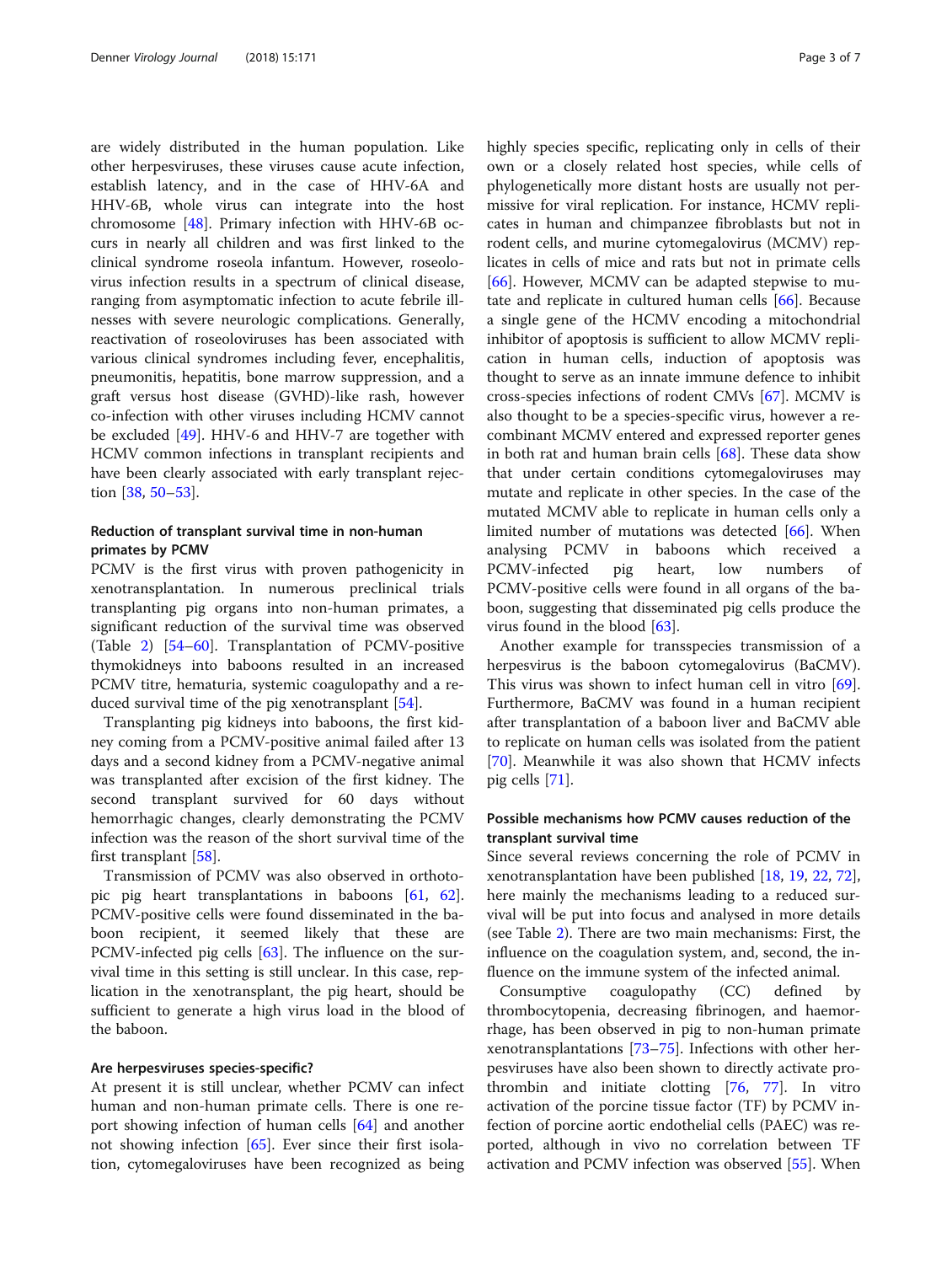<span id="page-3-0"></span>

| Pig organ<br>(pig race)                                      | Genetic modification | Recipient                          | PCMV                                                                                                       | Survival time without<br>(number of cases)<br>PCMV in days     | Survival time with<br>(number of cases)<br>PCMV in days                                             | PCMV infection<br>concerning<br>Comments                                                                                                                                                                      | BaCMV                                                                                          | <b>References</b>                                                |
|--------------------------------------------------------------|----------------------|------------------------------------|------------------------------------------------------------------------------------------------------------|----------------------------------------------------------------|-----------------------------------------------------------------------------------------------------|---------------------------------------------------------------------------------------------------------------------------------------------------------------------------------------------------------------|------------------------------------------------------------------------------------------------|------------------------------------------------------------------|
| Thymokidney,<br>(Landrace)                                   | <b>HDAF*</b>         | Baboon<br>$(n = 6)$                | Up-regulated in all<br>animals except #4                                                                   | No difference                                                  |                                                                                                     | syndrome in some animals,<br>Intravascular coagulation<br>ureteric necrosis in<br>thrombocytopenia<br>one animal                                                                                              | In all animals except #5<br>pneumonitis and death<br>activation in 3 animals,<br>in one animal | et al., 2003 [55]<br>Mueller et al.,<br>2002 [54],<br>Gollackner |
| kidney, thymus,<br>Thymokidney,<br>(Landrace)<br>heart       | HDAF                 | Baboon<br>$(n = 22)$               | all donors<br>$\subseteq$                                                                                  |                                                                | upregulation in 7<br>in 15/22 animals)<br>7-27 (PCMV no<br>up-requlation<br>11-32 (PCMV<br>animals) | PCMV positive animal:<br>upregulation of PCMV<br>Immunosuppressed                                                                                                                                             | Not investigated                                                                               | Mueller et al.,<br>2004 [56]                                     |
| Large White)<br>Heterotopic<br>(Landrace x<br>heart          | HDAF                 | <b>Baboons</b><br>$(n = 9)$        | positive, 3 negative,<br>negative by early<br>weaning<br>$\sim$ 4                                          | 33 (4 early weaned)<br>53 (3 negative<br>animals)              | 20 (2 positive<br>animals)                                                                          | coaqulopathy<br>Consumptive                                                                                                                                                                                   | up-regulation due<br>All positive, no<br>to ganciclovir                                        | Mueller et al.,<br>2004 [57]                                     |
| miniature swine)<br>kidney (MGH <sup>a</sup><br>Thymokidney, | GalT-KO**            | Baboon<br>$(n = 21)$               | positive, 3 negative<br>after Caesarean<br>delivery <sup>b</sup><br>negative <sup>a</sup> , 10<br>$\infty$ | 48.4 (8 negative) <sup>b</sup><br>53 (3 Caesarean<br>delivery) | 14.1 (10 positive)                                                                                  | Enhanced ICAM-1 and MHC<br>class II expression in the<br>transplant (endothelial<br>cell activation)                                                                                                          | No BaCMV in one<br>PCMV-negative<br>animal                                                     | Yamada et al.,<br>2014 [58]                                      |
| Kidney                                                       | GalT-KO              | Cynomolgus<br>monkeys<br>$(n = 8)$ | negative <sup>d</sup> .<br>positive e<br>$\infty$                                                          | 28.7 <sup>d</sup>                                              | $92^e$                                                                                              |                                                                                                                                                                                                               | Not applicable                                                                                 | Sekijima et al.,<br>2014 [59]                                    |
| Liver (MGH<br><sup>a</sup> miniature<br>swine)               | GalT-KO              | <b>Baboons</b><br>$(n = 4)$        |                                                                                                            | 5, 25, 29                                                      | ∞                                                                                                   | Hemorrhagic necrosis,<br>focal PCMV inclusion                                                                                                                                                                 | Not investigated                                                                               | Shah et al.,<br>2017 [60]                                        |
|                                                              |                      |                                    |                                                                                                            |                                                                |                                                                                                     | *HDAF human complement decay-accelerating factor, synonym CD55 **Ga/T-KO alpha1.3-galactosyltransferase gene-knockout; "Massachusetts General Hospital; "Naturally PCM/-negative; "After Caesarean delivery;" |                                                                                                |                                                                  |

**Table 2** Xenotransplantations of pig organs with and without PCMV infection

dPigs from the Massachusetts General Hospital/Nippon Institute for Biological Science; ePigs from the Meji University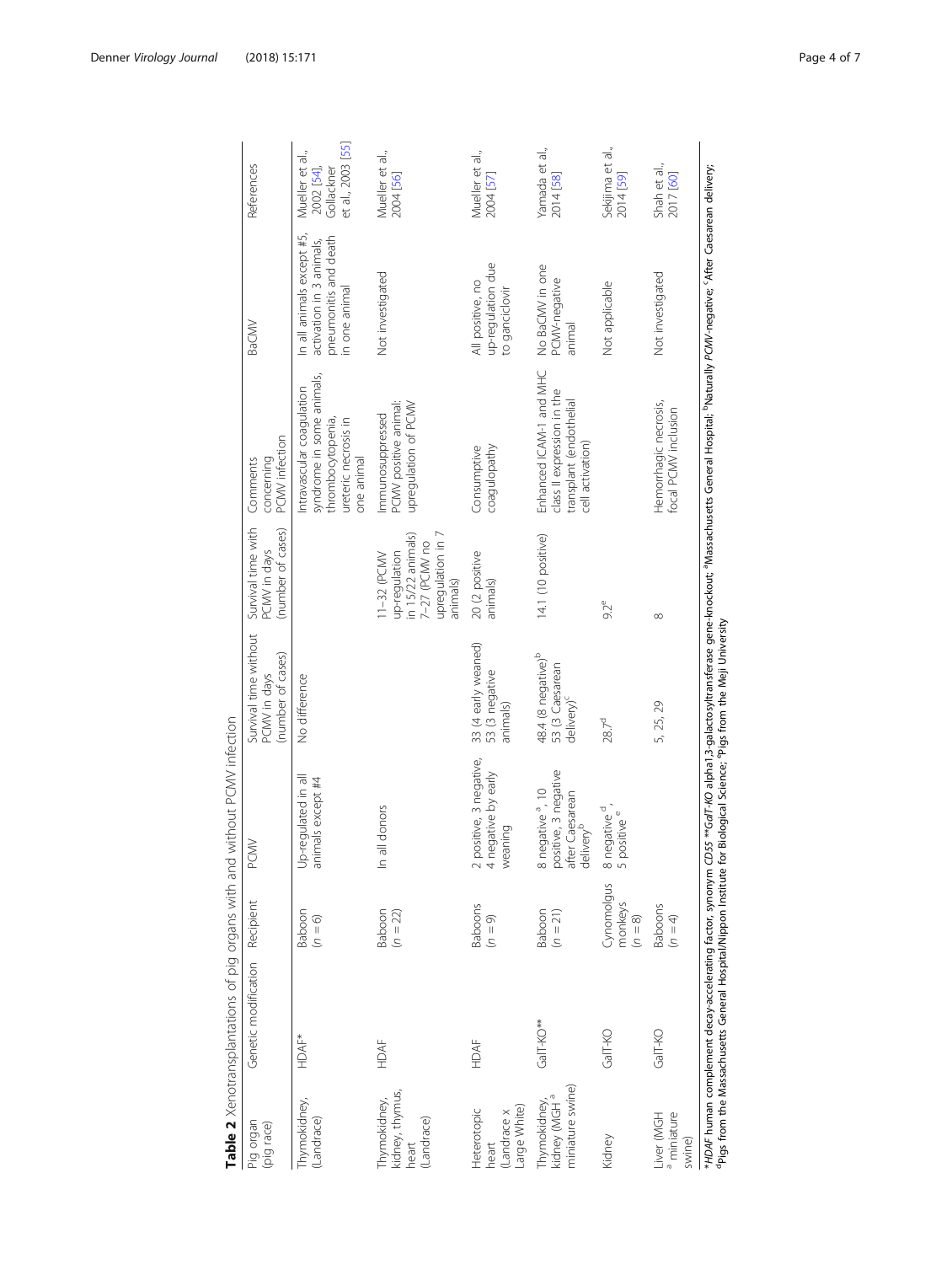<span id="page-4-0"></span>pig kidneys were transplanted into baboons, an enhanced intercellular adhesion molecule 1 (ICAM-1) expression was observed in the transplant (endothelial cell activation) [[58\]](#page-6-0). This reminds the situation with HCMV. After in vitro infection of HUVEC (human umbilical vein endothelial cells) with HCMV also an enhanced ICAM-1 expression was observed [\[78](#page-6-0)].

PCMV is an immunosuppressive virus modulating the expression of immune-related genes [\[79\]](#page-6-0). A PCMV infection in pigs is often associated with opportunistic bacterial infections [\[35](#page-5-0)]. Transcriptome analysis of PCMV-infected thymuses showed that numerous immune-regulatory genes were up- or downregulated [[80](#page-6-0)]. When porcine micro-RNAs (miRNA) were analysed in PCMV-infected and none-infected porcine macrophages, the differentially expressed miRNA were mainly involved in immune and metabolic processes [\[81](#page-6-0)].

# PCMV and PERVs

No increased expression of PERV in transplanted pig kidneys from PCMV-positive animals compared with kidneys from uninfected animals was reported [\[82\]](#page-6-0). The interaction of PCMV and PERV deserves further investigation, especially in lymphoid tissues. So it was shown that allogenic stimulation [\[83](#page-6-0)] or cultivation in culture medium [\[63\]](#page-6-0) of pig PBMCs significantly enhanced the expression of PCMV. On the other hand, stimulation of pig PBMCs with mitogens induced an enhanced expression of PERV associated with release of virus particles [\[84](#page-6-0)–[86\]](#page-6-0). In this context two scenarios are of interest and should be investigated: PERV-expression in PCMV-infected pig immune cells and PERV-expression in pig lymphocytes immune-stimulated by PCMV.

# How to prevent PCMV transmission

Like many of the potentially zoonotic microorganisms, PCMV can be eliminated by selection of PCMV-negative animals or by early weaning. Since PCMV can be transmitted via the placenta, Caesarean section, colostrum deprivation and embryo transfer may be useful. There were some efforts to eliminate PCMV by early weaning [\[57,](#page-6-0) [87](#page-6-0)]. Only recently it was shown that early weaning completely eliminated porcine cytomegalovirus from a newly established facility for pig donors generated for xenotransplantation [\[88](#page-6-0)].

Antiviral drugs such as ganciclovir, cidofovir and to a lesser extent the more toxic compounds foscarnet and acyclovir have been shown to inhibit replication of PCMV [\[89](#page-6-0)]. However, PCMV – in contrast to the human CMV – is highly resistant to ganciclovir [\[90](#page-6-0)]. Unfortunately, vaccines against PCMV are not yet available, although first immunisation experiments with PCMVderived antigens were successful [\[91](#page-6-0)].

# Conclusion

PCMV is the first virus with proven pathogenicity in xenotranplantation. In numerous preclinical trials transplanting pig organs into non-human primates, a significant reduction of the survival time was observed when the organs were PCMV-infected. The possible mechanisms of reduction of survival time are based on the disruption of the coagulation system and by suppression and exhaustion of the immune system. Although PCMV is resistant against antivirals which are effective against other herpesviruses and although vaccines against PCMV do not exist, PCMV can easily eliminated by early weaning and isolation of the negative animals.

#### **Abbreviations**

BaCMV: Baboon cytomegalovirus; CC: Consumptive coagulopathy; CRISPR/ Cas: Clustered regularly interspaced short palindromic repeats/ CRISPR associated; GVHD: Graft versus host disease; HCMV: Human cytomegalovirus; HEV: Hepatitis E virus; HHV-5: Human herpesvirus 5; HHV-6A: Human herpesvirus 6A; HHV-6B: Human herpesvirus 6B; HHV-7: Human herpesvirus 7; ICAM-1: Intercellular adhesion molecule 1; MCMV: Murine cytomegalovirus; NIV: Nipah virus; PERV: Porcine endogenous retroviruses; PCV1: Porcine circovirus 1; PCV2: Porcine circovirus 2; PCV3: Porcine circovirus 3; PLHV-1, PLHV-2, PLHV-3: Porcine lymphotropic herpesviruses 1,2,3; PRRSV: Porcine reproductive and respiratory syndrome virus; TF: Tissue factor

#### Acknowledgments

I would like to thank Prof. Buno Reichart for the suggestion to write this review.

Funding This work was supported by the German Science Foundation (Deutsche Forschungsgemeinschaft, TR127).

#### Availability of data and materials

Not applicable

#### Authors´ contribution

JD analysed the literature and wrote the manuscript. The author read and approved the final manuscript.

#### Authors´ information

Dr. Joachim Denner, Robert Koch Institute, Nordufer 20, 13,353 Berlin, Germany.

#### Ethics approval and consent to participate

Not applicable.

#### Consent for publication

Not applicable.

#### Competing interests

The author declares that he has no competing interests.

#### Publisher's Note

Springer Nature remains neutral with regard to jurisdictional claims in published maps and institutional affiliations.

# Received: 10 July 2018 Accepted: 28 October 2018 Published online: 08 November 2018

# References

- 1. Cooper DK, Satyananda V, Ekser B, van der Windt DJ, Hara H, Ezzelarab MB, Schuurman HJ. Progress in pig-to-non-human primate transplantation models (1998-2013): a comprehensive review of the literature. Xenotransplantation. 2014;21(5):397–419.
- 2. Denner J. Recent progress in xenotransplantation, with emphasis on virological safety. Ann Transplant. 2016;21:717–27.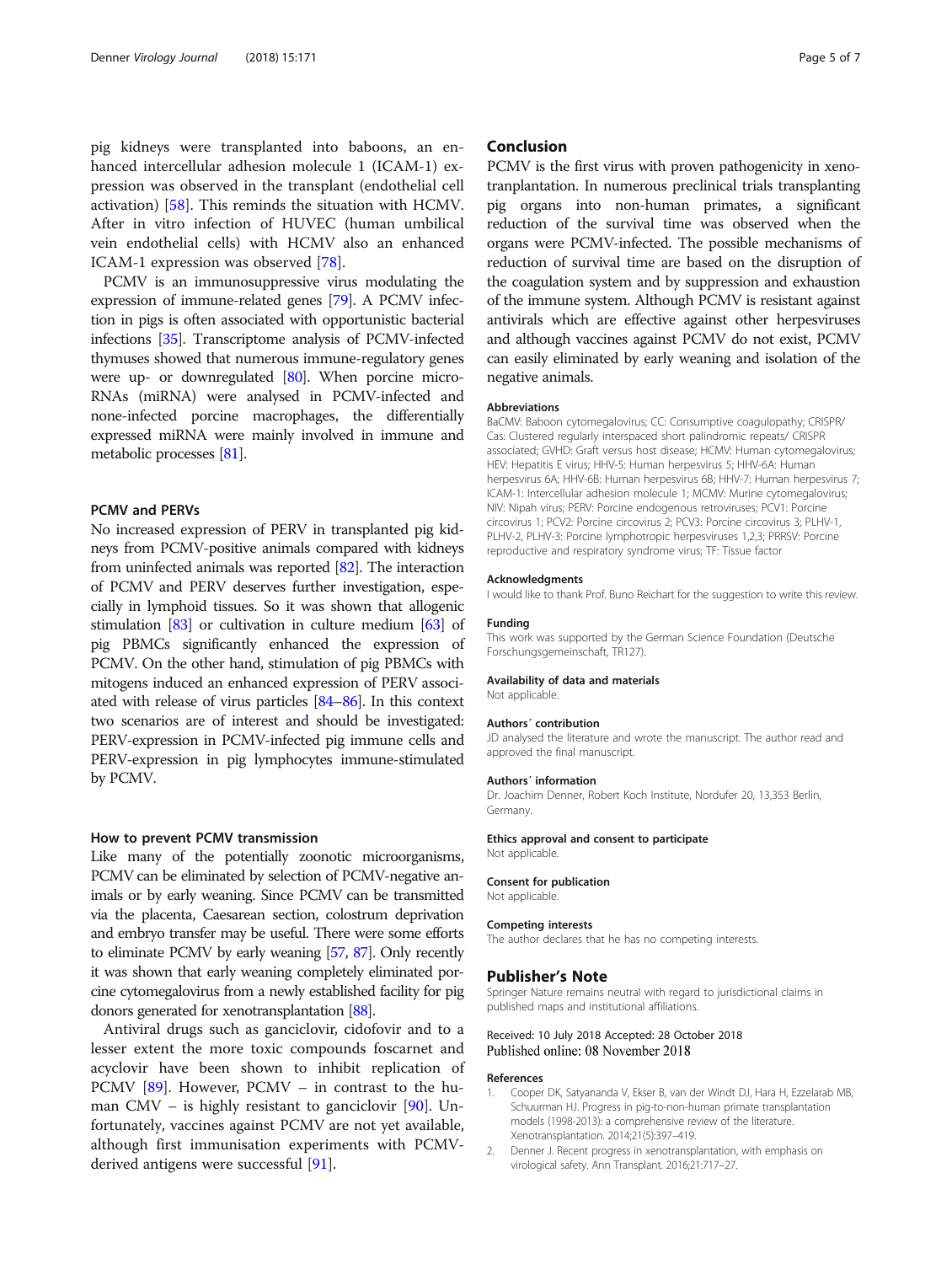- <span id="page-5-0"></span>3. Wang L, Cooper DKC, Burdorf L, Wang Y, Iwase H. Overcoming coagulation dysregulation in pig solid organ transplantation in non-human primates: recent progress. Transplantation. 2018. [https://doi.org/10.1097/TP.](https://doi.org/10.1097/TP.0000000000002171) [0000000000002171](https://doi.org/10.1097/TP.0000000000002171).
- 4. Meier RPH, Muller YD, Balaphas A, Morel P, Pascual M, Seebach JD, Buhler LH. Xenotransplantation: back to the future? Transpl Int. 2018;31(5):465–77.
- 5. Niemann H, Petersen B. The production of multi-transgenic pigs, update and perspectives for xenotransplantation. Transgenic Res. 2016;25:361–74.
- 6. Klymiuk N, Aigner B, Brem G, Wolf E. Genetic modification of pigs as organ donors for xenotransplantation. Mol Reprod Dev. 2010;77:209–21.
- 7. Cooper DK, Ekser B, Ramsoondar J, Phelps C, Ayares D. The role of genetically engineered pigs in xenotransplantation research. J Pathol. 2016;238(2):288–99.
- 8. Mohiuddin MM, Singh AK, Corcoran PC, Thomas ML 3rd, Clark T, Lewis BG, Hoyt RF, Eckhaus M, Pierson RN 3rd, Belli AJ, Wolf E, Klymiuk N, Phelps C, Reimann KA, Ayares D, Horvath KA. Chimeric 2C10R4 anti-CD40 antibody therapy is critical for long-term survival of GTKO.hCD46.hTBM pig-to-primate cardiac xenograft. Nat Commun. 2016;7:11138.
- 9. Higginbotham L, Mathews D, Breeden CA, Song M, Farris AB 3rd, Larsen CP, Ford ML, Lutz AJ, Tector M, Newell KA, Tector AJ, Adams AB. Pre-transplant antibody screening and anti-CD154 costimulation blockade promote longterm xenograft survival in a pig-to-primate kidney transplant model. Xenotransplantation. 2015;22(3):221–30.
- 10. Shin JS, Kim JM, Min BH, Yoon IH, Kim HJ, Kim JS, Kim YH, Kang SJ, Kim J, Kang HJ, Lim DG, Hwang ES, Ha J, Kim SJ, Park WB, Park CG. Pre-clinical results in pig-to-non-human primate islet xenotransplantation using anti-CD40 antibody (2C10R4)-based immunosuppression. Xenotransplantation. 2018 Jan;25(1).
- 11. Byrne GW, Du Z, Sun Z, Asmann YW, McGregor CG. Changes in cardiac gene expression after pig-to-primate orthotopic xenotransplantation. Xenotransplantation. 2011;18:14e27.
- 12. Iwase H, Liu H, Wijkstrom M, Zhou H, Singh J, Hara H, Ezzelarab M, Long C, Klein E, Wagner R, Phelps C, Ayares D, Shapiro R, Humar A, Cooper DK. Pig kidney graft survival in a baboon for 136 days: longest life-supporting organ graft survival to date. Xenotransplantation. 2015;22(4):302–9.
- 13. Iwase H, Hara H, Ezzelarab M, Li T, Zhang Z, Gao B, Liu H, Long C, Wang Y, Cassano A, Klein E, Phelps C, Ayares D, Humar A, Wijkstrom M, Cooper DKC. Immunological and physiological observations in baboons with life-supporting genetically engineered pig kidney grafts. Xenotransplantation. 2017;24(2). <https://doi.org/10.1111/xen.12293>.
- 14. Badin RA, Vanhove B, Vadori M, et al. Systemic immunosuppression plus local production of CTLA4-Ig to control rejection of transgenic pig neuroblasts in non-human primates. Xenotransplantation. 2013;20:367.
- 15. Kim J, Kim DH, Choi HJ, et al. Anti-CD40 antibody-mediated costimulation blockade promotes long-term survival of deep-lamellar porcine corneal grafts in non-human primates. Xenotransplantation, 2017; 24: e12298 https://doi.org/10.1111/
- 16. Watanabe H, Sahara H, Nomura S, et al. Histologically proven survival of porcine lung xenografts in baboons for up to 10 days using double transgenic hCD47/hCD55 GalT-KO donors. Xenotransplantation. 2017;24: e12328. <https://doi.org/10.1111/xen.1232853>.
- 17. Kim S, Higginbotham LB, Mathews DV, et al. CD4 depletion is necessary and sufficient for long-term pig-tononhuman primate renal xenotransplant survival. Xenotransplantation. 2017;24:e12328.
- 18. Mueller NJ, Fishman JA. Herpesvirus infections in xenotransplantation: pathogenesis and approaches. Xenotransplantation. 2004;11(6):486–90.
- 19. Denner J. Xenotransplantation and porcine cytomegalovirus. Xenotransplantation. 2015;22:329–35.
- 20. Widén F. Hepatitis E as a Zoonosis. Adv Exp Med Biol. 2016;948:61–71.
- 21. Denner J. Xenotransplantation and Hepatitis E virus. Xenotransplantation. 2015;22(3):167–73.
- 22. Denner J, Mueller NJ. Preventing transfer of infectious agents. Int J Surg. 2015;23:306–11.
- 23. Denner J, Mankertz A. Porcine circoviruses and xenotransplantation. Viruses. 2017;20:9(4).
- 24. Lunney JK, Fang Y, Ladinig A, Chen N, Li Y, Rowland B, Porcine Reproductive RGJ. Respiratory syndrome virus (PRRSV): pathogenesis and interaction with the immune system. Annu Rev Anim Biosci. 2016;4:129–54.
- 25. Clayton BA. Nipah virus: transmission of a zoonotic paramyxovirus. Curr Opin Virol. 2017;22:97–104.
- 26. Denner J, Tönjes RR. Infection barriers to successful xenotransplantation focusing on porcine endogenous retroviruses. Clin Microbiol Rev. 2012;25(2): 318–43.
- 27. Denner J. Why was PERV not transmitted during preclinical and clinical xenotransplantation trials and after inoculation of animals? Retrovirology. 2018;15(1):28.
- 28. Yang L, Güell M, Niu D, George H, Lesha E, Grishin D, Aach J, Shrock E, Xu W, Poci J, Cortazio R, Wilkinson RA, Fishman JA, Church G. Genome-wide inactivation of porcine endogenous retroviruses (PERVs). Science. 2015; 350(6264):1101–4.
- 29. Niu D, Wei HJ, Lin L, George H, Wang T, Lee IH, Zhao HY, Wang Y, Kan Y, Shrock E, Lesha E, Wang G, Luo Y, Qing Y, Jiao D, Zhao H, Zhou X, Wang S, Wei H, Güell M, Church GM, Yang L. Inactivation of porcine endogenous retrovirus in pigs using CRISPR-Cas9. Science. 2017;357(6357):1303–7.
- 30. Denner J. Paving the path toward porcine organs for transplantation. N Engl J Med. 2017;377(19):1891–3.
- 31. Gu W, Zeng N, Zhou L, Ge X, Gu X, Yang H. Genomic organization and molecular characterization of porcine cytomegalovirus. Virology. 2014;460- 461:165–72.
- 32. Edington N. Porcine cytomegalovirus. Dis Swine. 1986;138:330–6.
- 33. Edington N, Watt RG, Plowright W. Experimental transplacental transmission of porcine cytomegalovirus. J Hyg (Lond). 1977;78:243–51.
- 34. Edington N, Broad S, Wrathall AE, Done JT. Superinfection with porcine cytomegalovirus initiate infection. Vet Microbiol. 1988;16:189–93.
- 35. Widen F, Goltz M, Wittenbrink N, Ehlers B, Banks M, Belak S. Identification and sequence analysis of the glycoprotein B gene of porcine cytomegalovirus. Virus Genes. 2001;23(3):339–46.
- 36. Goltz M, Widen F, Banks M, Belak S, Ehlers B. Characterization of the DNA polymerase loci of porcine cytomegalovirus from diverse geographical origins. Virus Genes. 2000;21:249–55.
- 37. Griffiths P, Baraniak I, Reeves M. The pathogenesis of human cytomegalovirus. J Pathol. 2015;235(2):288–97.
- 38. Rubin RH. Impact of cytomegalovirus infection on organ transplant recipients. Rev Infect Dis. 1990;12(Suppl 7):754–66.
- 39. Atabani SF, Smith C, Atkinson C, Aldridge RW, Rodriguez-Perálvarez M, Rolando N, Harber M, Jones G, O'Riordan A, Burroughs AK, Thorburn D, O'Beirne J, Milne RS, Emery VC, Griffiths PD, et al. Cytomegalovirus replication kinetics in solid organ transplant recipients managed by preemptive therapy. Am J Transpl. 2012;12:2457–64.
- 40. Fishman JA, Rubin RH. Infection in organ-transplant recipients. N Engl J Med. 1998;338(24):1741–51.
- 41. Ison MG, Fishman JA. Cytomegalovirus pneumonia in transplant recipients. Clin Chest Med. 2005;26(4):691–70.
- 42. Ljungman P. Cytomegalovirus pneumonia: presentation, diagnosis, and treatment. Semin Respir Infect. 1995;10(4):209–15.
- 43. Tiula E, Leinikki P. Fatal cytomegalovirus infection in a previously healthy boy with myocarditis and consumption coagulopathy as presenting signs. Scand J Infect Dis. 1972;4(1):57–60.
- 44. Jeejeebhoy FM, Zaltzman JS. Thrombotic microangiopathy in association with cytomegalovirus infection in a renal transplant patient: a new treatment strategy. Transplantation. 1998;65(12):1645–8.
- 45. Avdic S, McSharry BP, Steain M, Poole E, Sinclair J, Abendroth A, Slobedman B. Human cytomegalovirus-encoded human Interleukin-10 (IL-10) homolog amplifies its immunomodulatory potential by upregulating human IL-10 in monocytes. J Virol. 2016;90(8):3819–27.
- 46. Young VP, Mariano MC, Tu CC, Allaire KM, Avdic S, Slobedman B, Spencer JV. Modulation of the host environment by human cytomegalovirus with viral interleukin 10 in peripheral blood. J Infect Dis. 2017;215(6):874–82.
- 47. Fiebig U, Holzer A, Ivanusic D, Plotzki E, Hengel H, Neipel F, Denner J. Antibody cross-reactivity between porcine cytomegalovirus (PCMV) and human Herpesvirus-6 (HHV-6). Viruses. 2017;9(11).
- 48. Pantry SN, Medveczky PG. Latency, integration, and reactivation of human Herpesvirus-6. Viruses. 2017;9(7):E194. [https://doi.org/10.3390/v9070194.](https://doi.org/10.3390/v9070194)
- 49. Kumar D. Emerging viruses in transplantation. Curr Opin Infect Dis. 2010; 23(4):374–8.
- 50. Tesini BL, Epstein LG, Caserta MT. Clinical impact of primary infection with roseoloviruses. Curr Opin Virol. 2014;9:91–6.
- 51. Griffiths PD, Ait-Khaled M, Bearcroft CP, Clark DA, Quaglia A, Davies SE, Burroughs AK, Rolles K, Kidd IM, Knight SN, Noibi SM, Cope AV, Phillips AN, Emery VC. Human herpesviruses 6 and 7 as potential pathogens after liver transplant: prospective comparison with the effect of cytomegalovirus. J Med Virol. 1999;59(4):496–501.
- 52. Kidd IM, Clark DA, Sabin CA, Andrew D, Hassan-Walker AF, Sweny P, Griffiths PD, Emery VC. Prospective study of human betaherpesviruses after renal